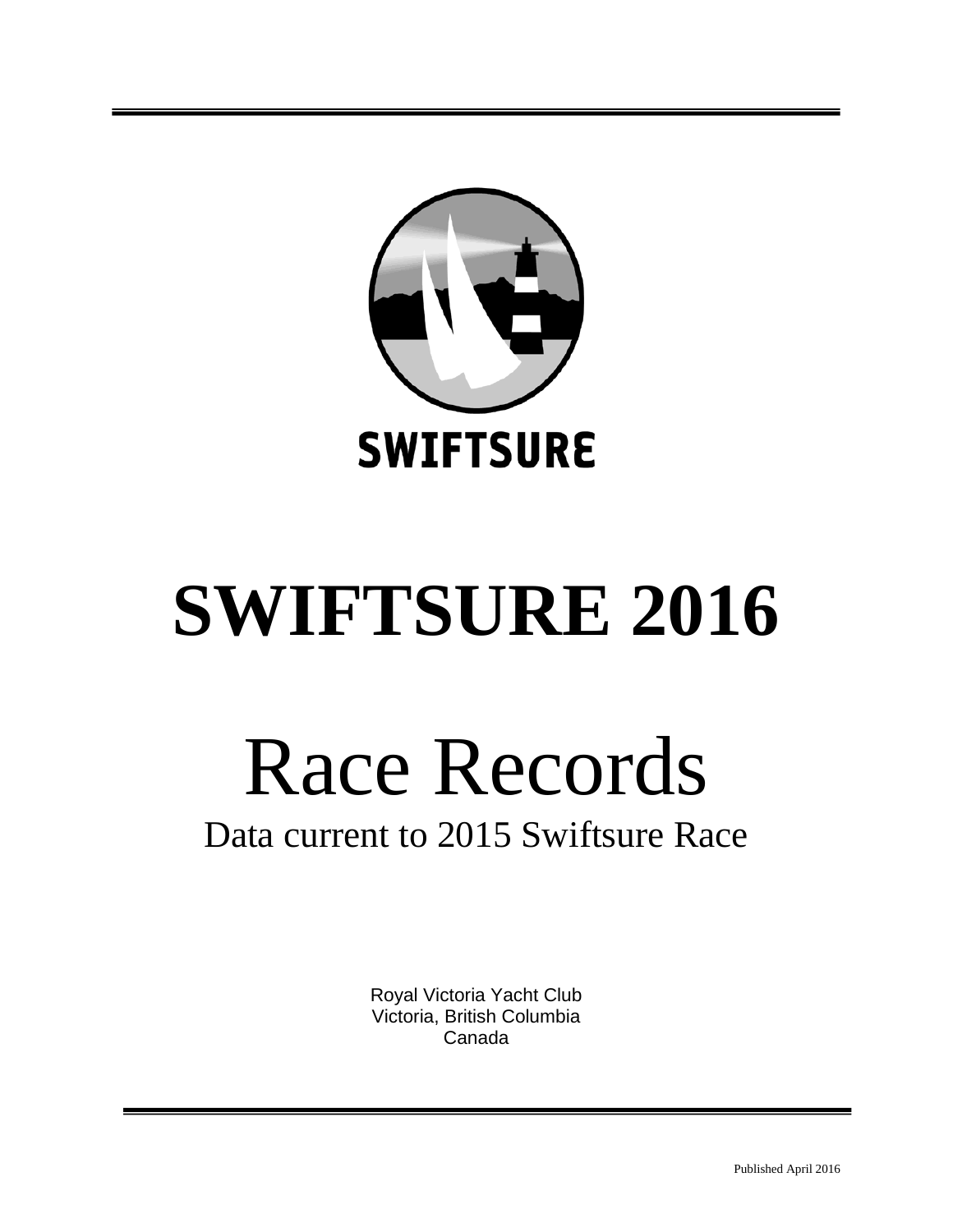

1998, 1999, 2005, 2006, 2007, 2008, 2009, 2010, 2011, 2012, 2013, 2014, 2015, 2016

# **Swiftsure Committee**

Royal Victoria Yacht Club 3475 Ripon Road Victoria, BC V8R 6H1 Canada (250) 592-9098 info@swiftsure.org [www.swiftsure.org](http://www.swiftsure.org/)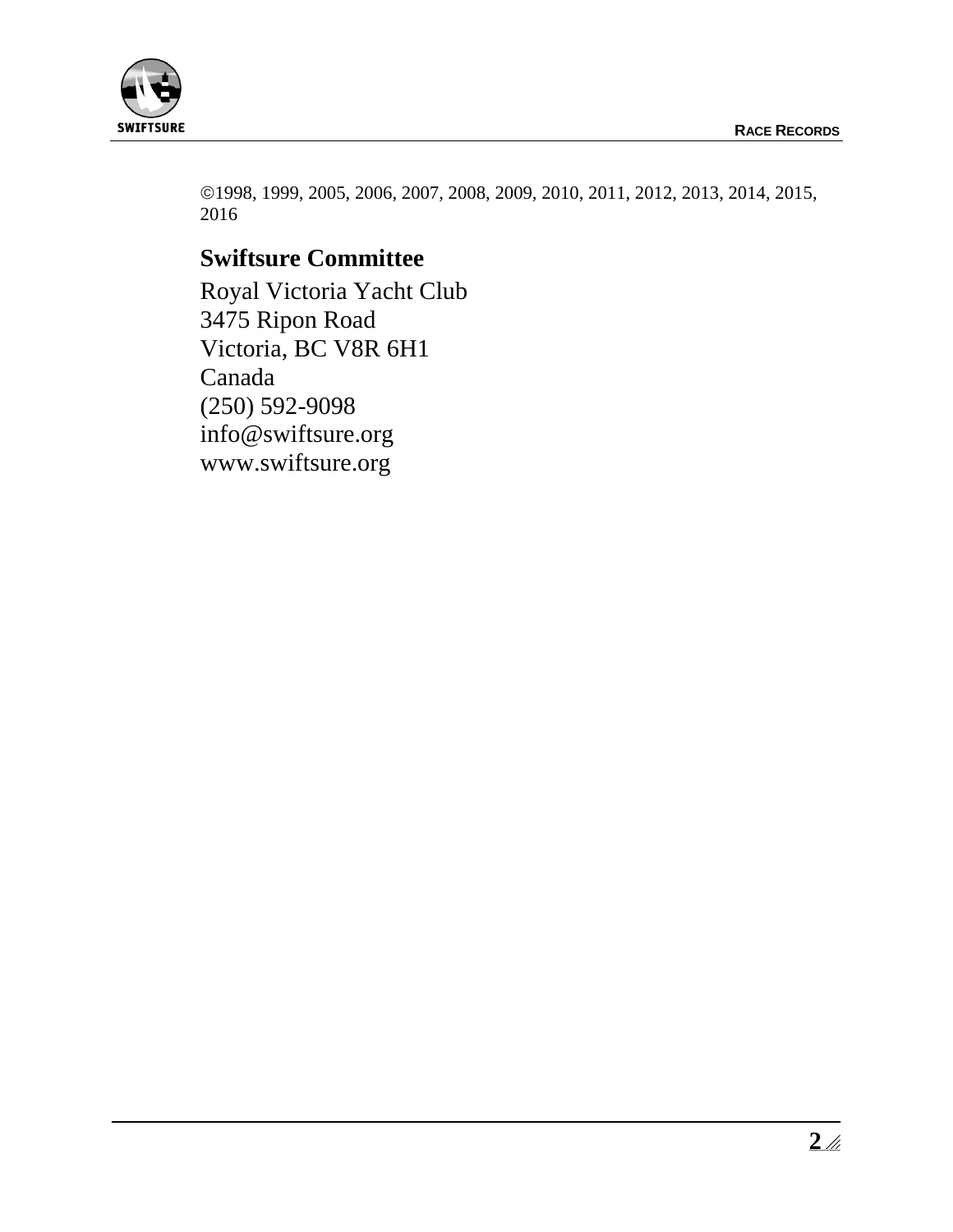

# **RACE RECORDS**

#### **INTRODUCTION**

Over the years, thousands of boats have participated in the Swiftsure International Yacht Race. For many, just being in the event is a personal triumph and a long-standing memory. For others, it is an annual rite as many skippers and crews come back to face a new challenge.

Each year, some new yachts appear, sometimes with first-timers, sometimes with hardened Swiftsure veterans at the helm. In other cases, boat names are very familiar but have changed hands.

#### **FASTEST/SLOWEST SUMMARY**

A summary of certain Swiftsure records has been developed - both the fastest elapsed and corrected times for the various races and the winners that took the longest to gain their achievements. Other records, such as the last to finish are of mixed distinction but still show that the Swiftsure International Yacht Race requires stamina, endurance and concentration. It is about personal challenges as well as vying with other yachts.

*Note 1: From 1963 to 1971, official results based on finish times and the time allowances were applied. Data recalculated to show elapsed times. Note 2: From 2000, the course length for Fastest Elapsed Times calculations is 140.4 N.M. vs 136.8 N.M. for Pyewacket's 1996 record, a distance of 3.6 N.M. longer.*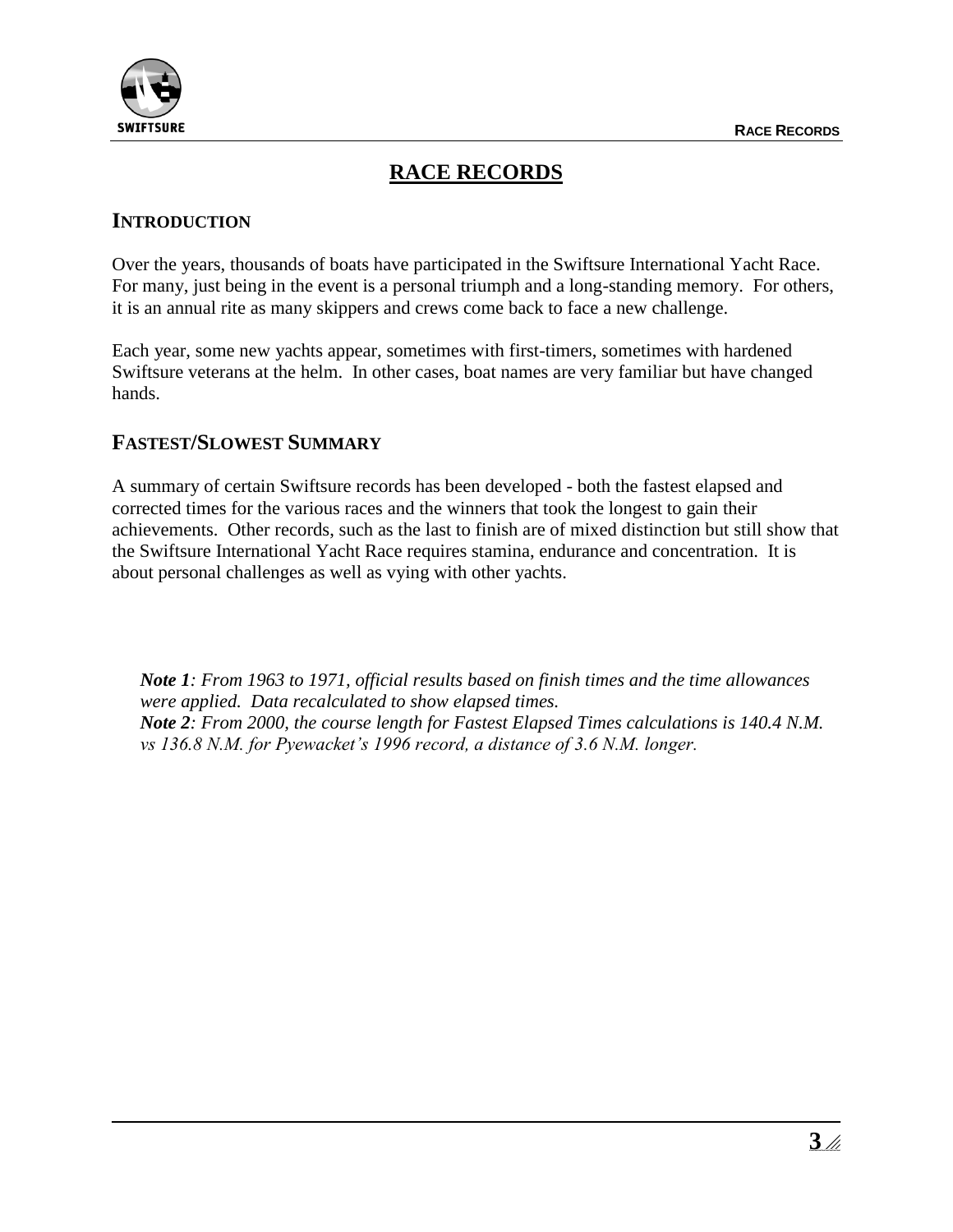

### **MONOHULL**

# **A) SWIFTSURE LIGHTSHIP CLASSIC**

1. Fastest Elapsed Times for First Boat Home - under 24 hours from start

| hr.:min.:sec. |                         |             |                            |
|---------------|-------------------------|-------------|----------------------------|
| 15:08:02      | <b>Braveheart</b>       | <b>PHRF</b> | 2007                       |
| 16:48:52      | Coruba                  | <b>PHRF</b> | 2005 (Based on 140.4 N.M)  |
| 16:45:39      | Pyewacket               | <b>PHRF</b> | 1996 (Based on 136.8 N.M.) |
| 17:44:11      | Cassiopeia              | <b>PHRF</b> | 1997                       |
| 17:52:33      | Cassiopeia              | PHRF        | 1995                       |
| 20:36:35      | <b>Windward Passage</b> | <b>IOR</b>  | 1978                       |
| 21:11:50      | Meridian                | <b>PHRF</b> | 1991                       |
| 21:37:19      | Heather                 | <b>IOR</b>  | 1991                       |
| 21:43:03      | Charley                 | <b>IOR</b>  | 1984                       |
| 21:45:58      | Sorcery                 | <b>IOR</b>  | 1986                       |
| 21:55:06      | Allure                  | <b>IOR</b>  | 1990                       |
| 22:01:03      | Meridian                | <b>PHRF</b> | 1990                       |
| 22:28:17      | Jam                     | <b>PHRF</b> | 2001                       |
| 22:52:40      | Rage                    | <b>PHRF</b> | 1994                       |
| 23:38:46      | Rage                    | PHRF        | 1993                       |
| 23:53:00      | <b>Endless Summer</b>   | <b>IOR</b>  | 1972                       |

#### 2. Fastest Corrected Times for Swiftsure Winners - 24 hours or less

| 17:21:48 | Coruba                | <b>PHRF</b> | 2007 |
|----------|-----------------------|-------------|------|
| 18:23:12 | Atalanta              | <b>PHRF</b> | 1997 |
| 19:02:14 | Coruba                | <b>PHRF</b> | 2005 |
| 19:26:02 | Cassiopeia            | <b>PHRF</b> | 1995 |
| 19:32:26 | Cassiopeia            | <b>PHRF</b> | 1996 |
| 20:07:27 | Sachem                | <b>IOR</b>  | 1978 |
| 20:35:27 | Atalanta              | <b>PHRF</b> | 1990 |
| 20:51:24 | Allure                | <b>IOR</b>  | 1990 |
| 21:16:06 | <b>Slick Silver</b>   | <b>IOR</b>  | 1983 |
| 21:25:27 | Meridian              | <b>PHRF</b> | 1991 |
| 21:42:43 | Charley               | <b>IOR</b>  | 1984 |
| 21:43:21 | Pearce Arrow          | <b>IOR</b>  | 1979 |
| 21:45:18 | Sorcery               | <b>IOR</b>  | 1986 |
| 21:58:14 | Surprise              | <b>PHRF</b> | 1983 |
| 22:14:15 | Jam                   | <b>PHRF</b> | 2001 |
| 22:47:37 | Apparition            | <b>PHRF</b> | 1978 |
| 23:17:18 | <b>Endless Summer</b> | <b>IOR</b>  | 1972 |
| 23:17:25 | Sachem                | <b>IOR</b>  | 1988 |
| 23:46:35 | Jeunesse II           | <b>PHRF</b> | 1972 |
| 23:56:48 | Coruba                | PHRF        | 2003 |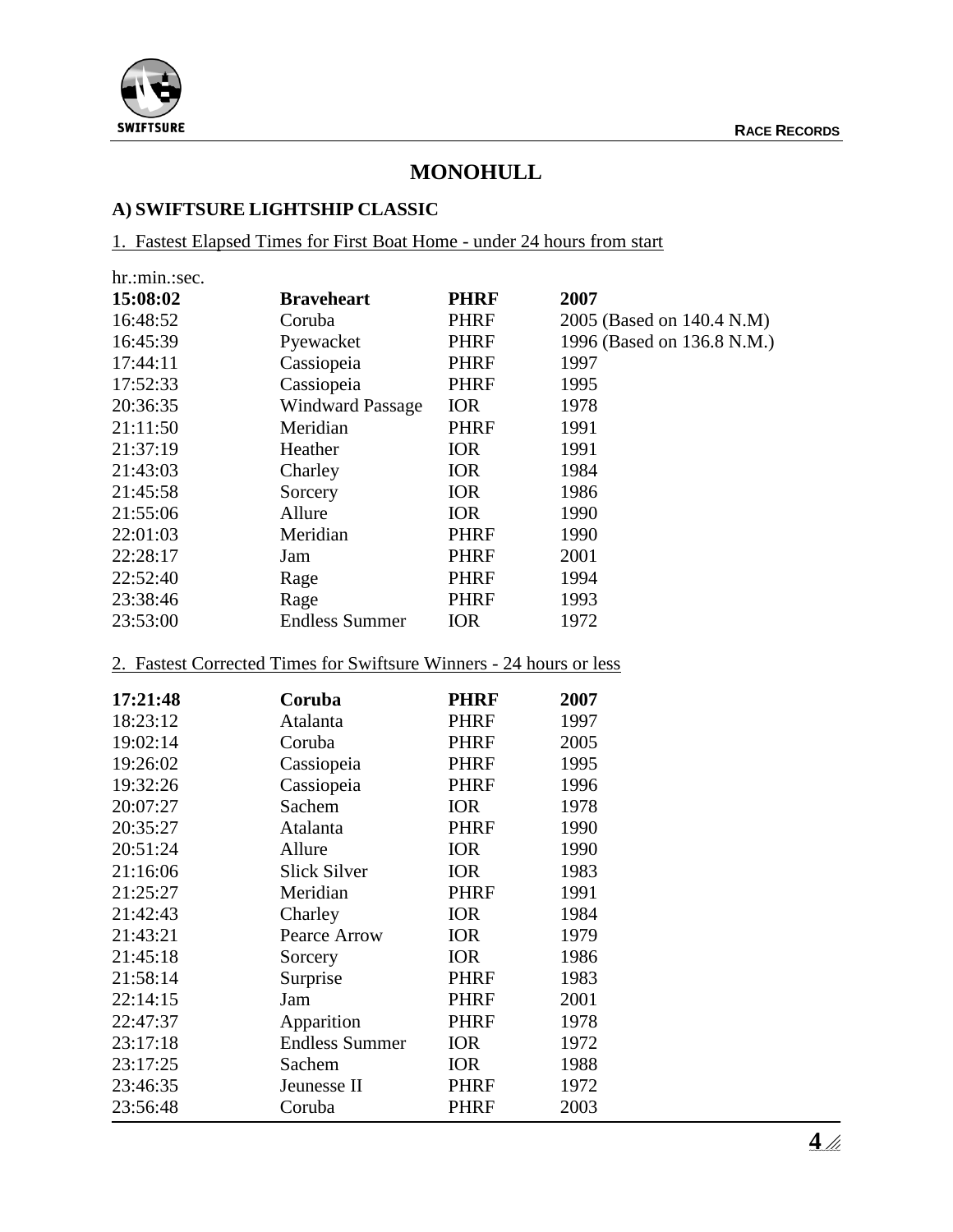



#### **B) CAPE FLATTERY**

1. Fastest Elapsed Times for First Boat Home - under 18 hours

| 12:51:13 | <b>Flash</b>       | <b>PHRF</b>       | 2007 |
|----------|--------------------|-------------------|------|
| 14:51:13 | Wind Bird          | PHRF Light        | 1996 |
| 15:41:50 | Sally              | <b>PHRF</b>       | 1985 |
| 15:42:58 | Kasatka            | <b>PHRF Heavy</b> | 1996 |
| 15:50:13 | Wind Bird          | PHRF Light        | 1995 |
| 16:02:29 | Sly'd Away         | PHRF Light        | 1997 |
| 16:05:46 | Pachena            | <b>PHRF Heavy</b> | 1995 |
| 16:07:53 | <b>Time Bandit</b> | <b>PHRF Heavy</b> | 1997 |
| 16:18:48 | Oaxaca             | PHRF Light        | 1991 |
| 16:59:19 | Coruba             | PHRF Light        | 1993 |
| 17:06:24 | Pendragon III      | <b>IOR</b>        | 1991 |
| 17:07:24 | Jo                 | <b>IMS</b>        | 1991 |
| 17:16:50 | Pachena            | <b>PHRF Heavy</b> | 1991 |
| 17:30:19 | Pachena            | <b>PHRF Heavy</b> | 1993 |

#### 2. Fastest Winner on Corrected Time - under 16 hours

| 11:27:23 | <b>Pendragon III</b> | <b>IOR</b>        | 1991 |
|----------|----------------------|-------------------|------|
| 12:51:15 | Mo Bettah Two        | <b>IOR</b>        | 1985 |
| 12:56:50 | Sally                | <b>PHRF</b>       | 1985 |
| 13:00:29 | Mad Max              | <b>IOR</b>        | 1993 |
| 13:17:19 | Wind Bird            | PHRF Light        | 1996 |
| 13:53:59 | Kasatka              | <b>PHRF Heavy</b> | 1996 |
| 14:03:22 | Pachena              | <b>PHRF Heavy</b> | 1995 |
| 14:11:18 | Wind Bird            | PHRF Light        | 1995 |
| 14:38:39 | Sly'd Away           | PHRF Light        | 1997 |
| 14:52:26 | <b>Time Bandit</b>   | <b>PHRF</b> Heavy | 1997 |
| 15:01:50 | Pachena              | <b>PHRF Heavy</b> | 1991 |
| 15:08:54 | Mo Bettah Two        | <b>IOR</b>        | 1988 |
| 15:15:19 | Pachena              | <b>PHRF</b> Heavy | 1993 |
| 15:38:48 | Oaxaca               | PHRF Light        | 1991 |
|          |                      |                   |      |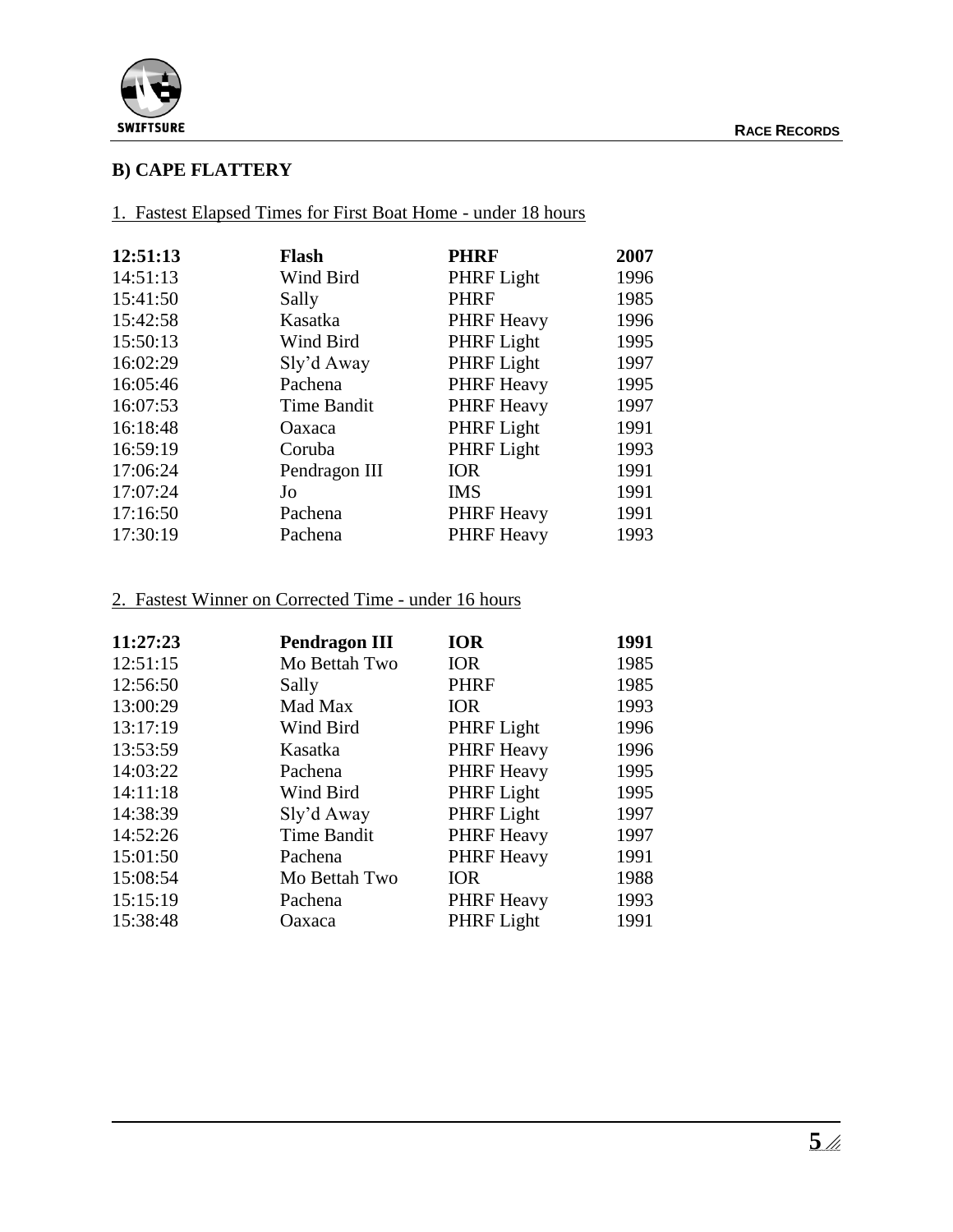

#### **C) JUAN DE FUCA**

#### 1. Fastest Elapsed Times for First Boat Home - under 15 hours

| 9:18:53  | Yummy          | <b>PHRF</b>       | 2005 |
|----------|----------------|-------------------|------|
| 11:20:50 | <b>Bullitt</b> | <b>PHRF</b>       | 2007 |
| 11:45:26 | Aldebaran      | PHRF Light        | 1996 |
| 12:06:41 | Poudre d'Or    | <b>PHRF Heavy</b> | 1996 |
| 12:22:24 | Knockout       | <b>PHRF</b>       | 1984 |
| 12:48:58 | Hagar          | <b>IOR</b>        | 1984 |
| 13:05:50 | Goyama         | <b>IOR</b>        | 1978 |
| 13:25:18 | Hagar          | <b>IOR</b>        | 1980 |
| 13:56:30 | Red Dwarf      | <b>PHRF</b>       | 1997 |
| 14:07:20 | Warhawk        | <b>PHRF</b>       | 1985 |
| 14:18:37 | Tarka          | <b>PHRF</b>       | 1980 |
| 14:32:57 | Horizon        | <b>PHRF</b>       | 1991 |
| 14:42:26 | Serada         | <b>IOR</b>        | 1982 |
| 14:50:28 | Pachena        | <b>PHRF</b>       | 1975 |
| 14:53:09 | Sea Spell II   | PHRF              | 1982 |

#### 2. Fastest Corrected Times for Winners - under 12 hours

| 08:03:11 | <b>Aldebaran</b> | <b>PHRF Light</b> | 1996 |
|----------|------------------|-------------------|------|
| 08:04:07 | Poudre d'Or      | <b>PHRF Heavy</b> | 1996 |
| 09:15:27 | Fred Again       | <b>IOR</b>        | 1984 |
| 09:38:06 | Goyama           | <b>IOR</b>        | 1978 |
| 09:43:39 | Knockout         | <b>PHRF</b>       | 1984 |
| 09:52:38 | Outlaw           | <b>IOR</b>        | 1980 |
| 10:20:36 | Red Dwarf        | <b>PHRF</b>       | 1997 |
| 10:24:50 | Sea Jay          | <b>PHRF</b>       | 1985 |
| 10:55:55 | Romada           | <b>PHRF</b>       | 1980 |
| 11:13:20 | Serada           | <b>IOR</b>        | 1982 |
| 11:26:47 | Teaser           | <b>PHRF</b>       | 2000 |
| 11:46:06 | Outlaw           | <b>IOR</b>        | 1979 |
| 11:59:17 | Sea Spell II     | <b>PHRF</b>       | 1982 |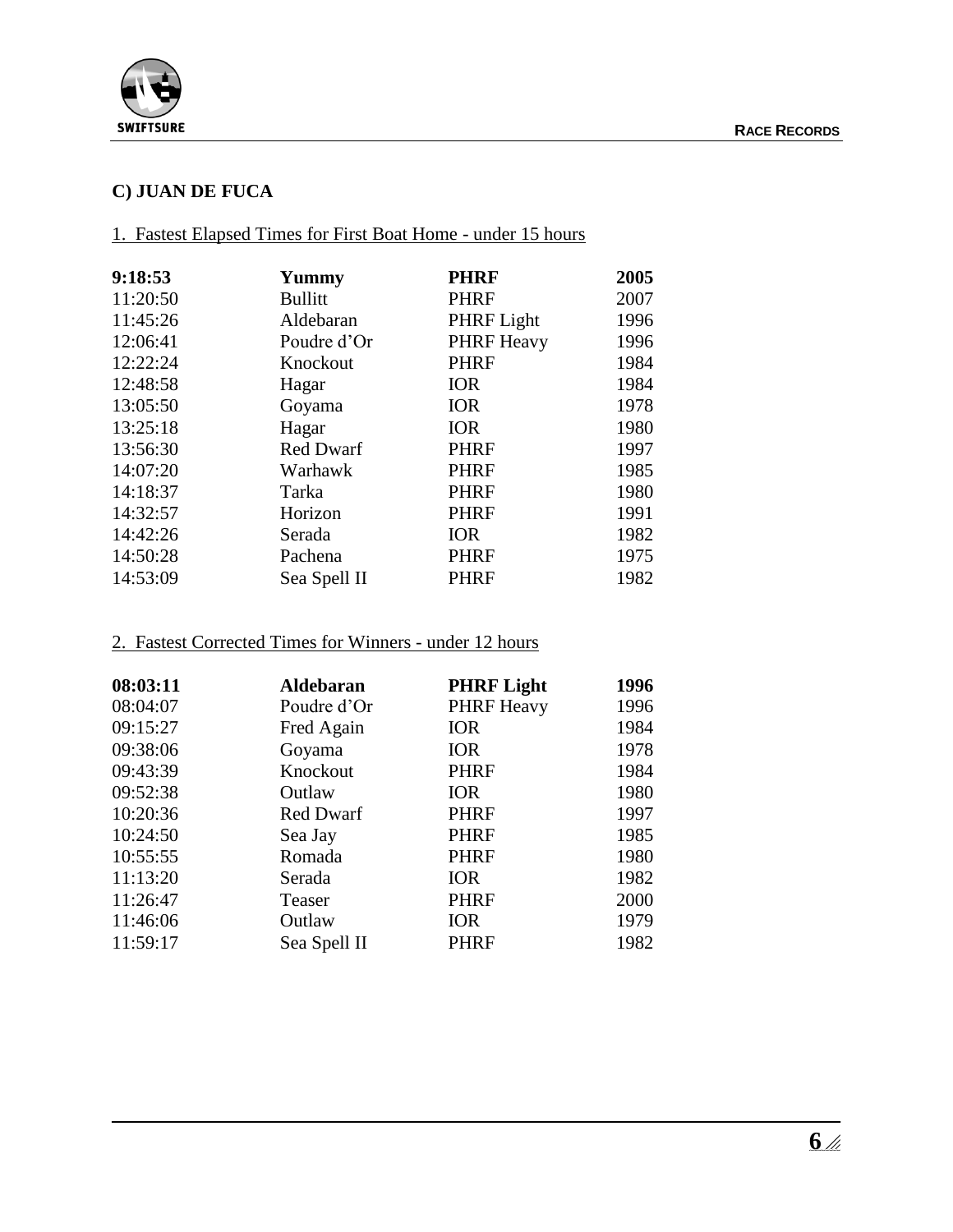

# **MULTIHULL**

*Note: these are all the results, not listed by highest or lowest.*

### **A) SWIFTSURE LIGHTSHIP CLASSIC**

Fastest Times for Winner

|       | Elapsed   | <b>Boat</b>                | Corrected |
|-------|-----------|----------------------------|-----------|
| 1986  | 40:38:11  | Invictus                   | 38:56:02  |
| 1987  | 29:52:20  | Chaak                      | 29:18:17  |
| 1988  | 29:41:37  | Chaak                      | 29:07:34  |
| 1989  | not avail | Chaak                      | not avail |
| 1990  | 30:05:45  | Chaak                      | 28:57:39  |
| 1991  | 25:59:36  | Cha Cha                    | 23:02:32  |
| 1997  | 14:35:29  | <b>Stars &amp; Stripes</b> | 23:19:53  |
| 1998* | 30:13:42  | Humdinger                  | 31:03:52  |
|       |           |                            |           |

\*Last year that this category was in place.

#### **B) NEAH BAY/ CAPE FLATTERY**

| Fastest times for winner |               |                        |          |
|--------------------------|---------------|------------------------|----------|
| 1992                     | 24:47:00      | Tardis                 | 24:22:00 |
| 1993                     | 26:20:25      | Flipper                | 25:08:45 |
| 1994                     | 20:24:29      | Tardis                 | 21:14:47 |
| 1995                     | 14:35:04      | Flipper                | 14:34:40 |
| 1996                     | 12:44:20      | Hanoman                | 11:57:23 |
| 1997                     | 14:00:26      | Hanoman                | 13:18:31 |
| 1998                     | 28:11:30      | Hanoman                | 27:31:16 |
| 2000                     | 10:32:06      | Dragonfly              | 14:07:31 |
| 2001                     | 09:03:00      | <b>Dragonfly</b>       | 12:38:25 |
| 2002                     | not available | <b>Bad Kitty</b>       | 35:12:17 |
| 2003                     | not available | Dragonfly              | 15:10:45 |
| 2004                     | 13:23:53      | Redshift               | 25:37:39 |
| 2005                     | 6:58:55       | <b>Cheekee Monkee</b>  | 12:09:49 |
| 2006                     | 2:10:25       | Redshift               | 21:14:51 |
| 2007                     | 7:50:51       | <b>Blue Lightening</b> | 12:56:25 |
| 2008                     | 19:30:39      | Makika                 | 19:72:53 |
| 2009                     | 14:41:39      | Dragonfly              | 17:42:33 |
| 2010                     | 10:22:49      | Dragonfly              | 13:23:43 |
| 2014                     | 10:5334       | Dragonfly              |          |
| 2015                     | 09:09:01      | Dragonfly              | 12:07:21 |
|                          |               |                        |          |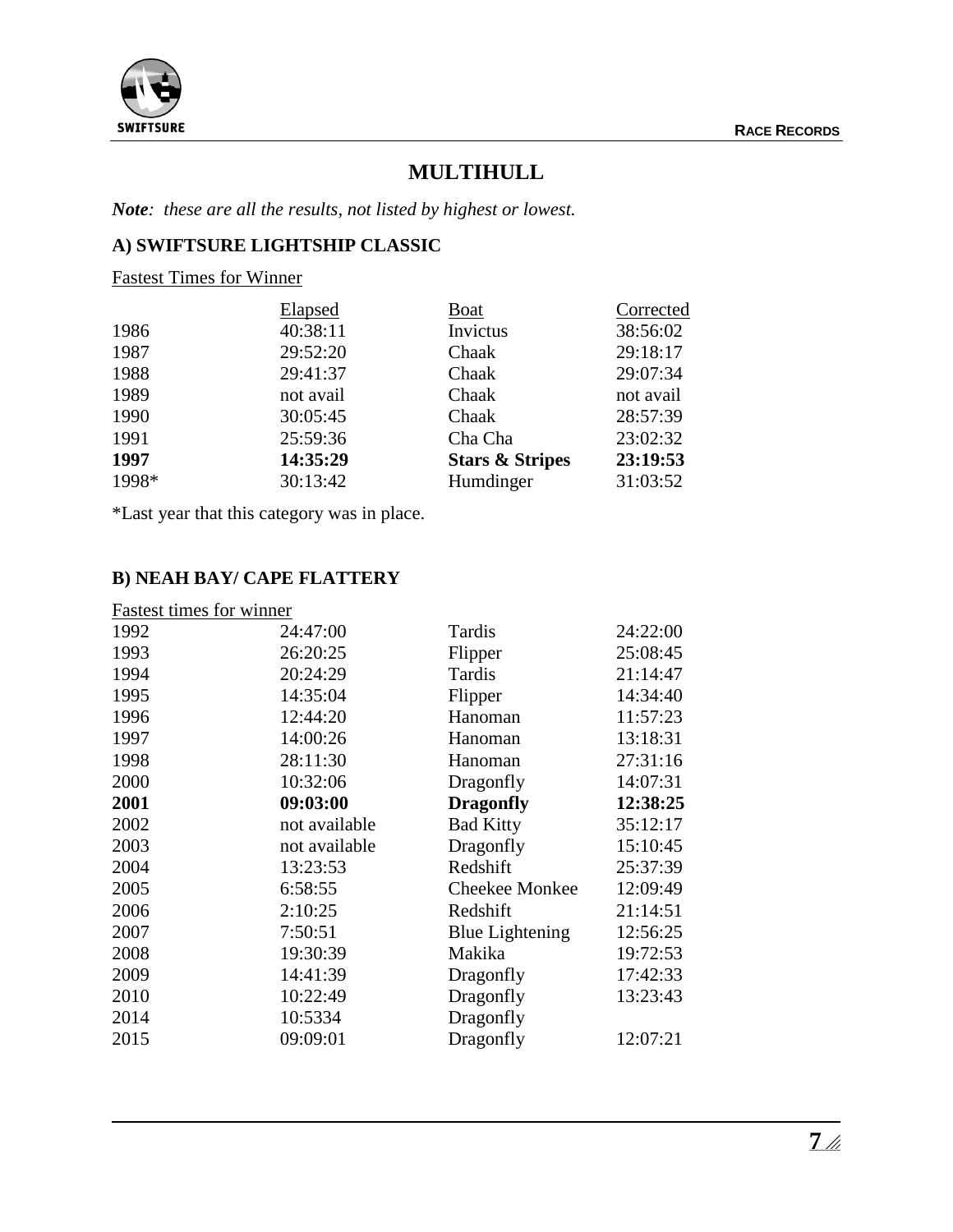

#### **ADDITIONAL INFORMATION ON OVERALL SWIFTSURE LIGHTSHIP CLASSIC WINNERS**

The last page of the Golby - Hewitt book provides some additional information on the winners of the Swiftsure Classic from 1930 to 1980. The following provides similar information on the winners racing under other handicap systems (i.e. PHRF as well as IOR).

| Year         | <b>Rating</b> | <b>Entries</b> | Yacht<br><b>Name</b> | Skipper(s)       | <b>Yacht Club</b>   | LOA        | <b>Designer</b>     |
|--------------|---------------|----------------|----------------------|------------------|---------------------|------------|---------------------|
| 1981         | <b>IOR</b>    | 79             | Heather              | F. Roswold       | Sloop<br>Tavern     | Custom 41' | Perry               |
| 1982         | <b>IOR</b>    | 79             | Pachena              | J. Newton        | W. Van YC           |            |                     |
| 1983         | <b>IOR</b>    | 63             | <b>Slick Silver</b>  | D.<br>Haddleton  | Vancouver<br>Rowing |            |                     |
| 1984         | <b>IOR</b>    | 67             | Charley              |                  | R. Van YC           | Custom     | Ron<br>Holland      |
| 1985         | <b>IOR</b>    | 41             | Country<br>Style     | S. Merriman      | R. Vic YC           | Crown 34   |                     |
| 1986         | <b>IOR</b>    | 44             | Sorcery              |                  | California          |            |                     |
| 1987         | <b>IOR</b>    | 29             | Sachem               | W. Buchan        | <b>CYC</b> Seattle  |            |                     |
| 1988         | <b>IOR</b>    | 20             | Sachem               | W. Buchan        | <b>CYC</b> Seattle  |            |                     |
| 1989         | <b>IOR</b>    | 19             | Resusci-<br>tation   | F.<br>Thompson   | R. Van YC           | C&C 40?    |                     |
| 1990         | <b>IOR</b>    | 24             | Allure               |                  |                     | Custom 50' | <b>Bill Lee</b>     |
| 1991         | <b>IOR</b>    | 11             | Sachem               | W. Buchan        | <b>CYC</b> Seattle  | Custom 41' | Peterson            |
| 1992         | <b>IOR</b>    | 10             | Sachem*              | W. Buchan        | <b>CYC</b> Seattle  | Custom 41' | Peterson            |
| 1993<br>$**$ | <b>PHRF</b>   | 18             | Meridian             | T. Clark         | <b>CYC</b> Seattle  | Custom 70' | C. Schiff;<br>Perry |
| 1994<br>$**$ | <b>PHRF</b>   | 48             | Rage                 | S. Rander        | Portland            | Custom 70' | Wylie               |
| 1995<br>$**$ | <b>PHRF</b>   | 24             | Cassiopeia           | R. Burnett       | <b>CYC</b> Seattle  | Custom 72' | Laurie<br>Davidson  |
| 1996<br>$**$ | <b>PHRF</b>   | 36             | Cassiopeia           | R. Burnett       | <b>CYC</b> Seattle  | Custom 72' | Laurie<br>Davidson  |
| 1997<br>$**$ | <b>PHRF</b>   | 28             | Atalanta             | R. Hedreen       | <b>CYC</b> Seattle  | Custom 73' | Tripp               |
| 1998         | <b>PHRF</b>   | 28             | Night<br>Runner      | D. & K.<br>Fryer | Seattle YC          | Custom 42' |                     |

#### **Notes**:

- \*For 1992, winner of Swiftsure IOR fleet awarded R. Van YC Trophy, not Swiftsure Trophy.
- \*\*For 1993-97, overall Swiftsure winner awarded Canadian Coast Guard Trophy.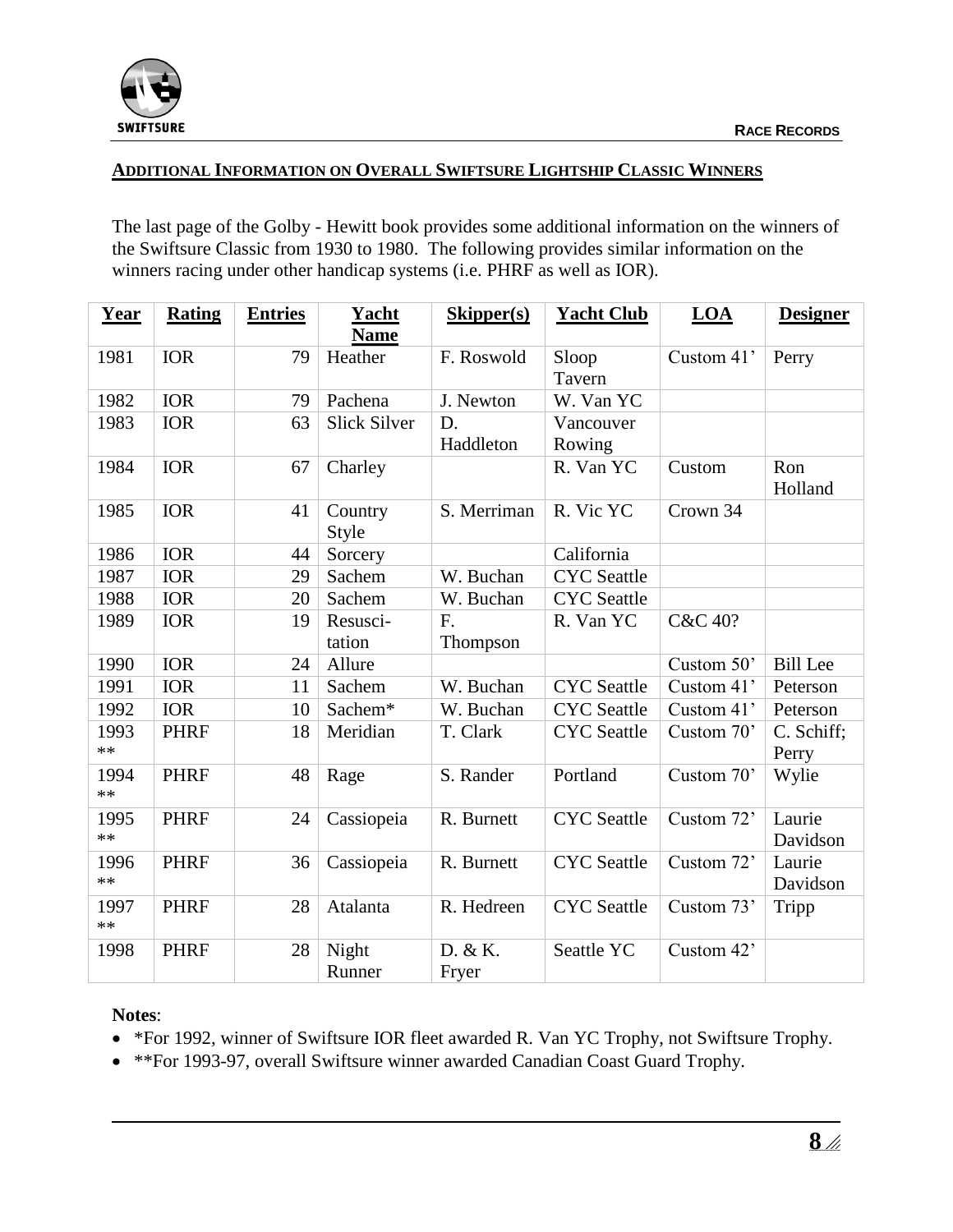

While the Swiftsure Lightship Classic is the premiere race, for many years (until 1993) participation was limited to those racing under the IOR system. Only those boats got a crack at the Swiftsure Trophy. To recognize properly those winners under the PHRF system on the long course, a parallel listing has been prepared.

| Year | <b>Rating</b> | <b>Entries</b> | Yacht<br><b>Name</b>       | <b>Skipper(s)</b>             | <b>Yacht Club</b>  | LOA                          | <b>Designer</b>      |
|------|---------------|----------------|----------------------------|-------------------------------|--------------------|------------------------------|----------------------|
| 1969 | <b>PHRF</b>   | 12             | Intrepid                   |                               |                    |                              |                      |
| 1970 | <b>PHRF</b>   | 11             | Kaiulani                   |                               |                    |                              |                      |
| 1971 | <b>PHRF</b>   | 31             | Emeraude                   |                               |                    |                              |                      |
| 1972 | <b>PHRF</b>   | 28             | Jeunesse II                | P. Cote                       | R. Van YC          | 48' yawl                     |                      |
| 1973 | <b>PHRF</b>   | 46             | White<br>Squall            | G. Teats                      | <b>CYC</b> Tacoma  | Cal 40                       |                      |
| 1974 | <b>PHRF</b>   | 45             | White<br>Squall            | G. Teats                      | <b>CYC</b> Tacoma  | Cal 40                       |                      |
| 1975 | <b>PHRF</b>   | 92             | Predicament                | J. Smith                      |                    | Columbia<br>30               |                      |
| 1976 | <b>PHRF</b>   | 128            | <b>African Star</b>        | D. Fryer                      | <b>SYC</b>         | 35' cutter                   | Atkin                |
| 1977 | <b>PHRF</b>   | 110            | <b>African Star</b>        | D. Fryer                      | <b>SYC</b>         | 35' cutter                   | Atkin                |
| 1978 | <b>PHRF</b>   | 133            | Apparition                 | M. Fiander<br>W. White        | <b>CYC</b> Seattle |                              |                      |
| 1979 | <b>PHRF</b>   | 160            | Deliverance                | G. Palo                       | <b>CYC</b> Tacoma  | Viking<br>33                 |                      |
| 1980 | <b>PHRF</b>   | 97             | Delicate<br><b>Balance</b> | $R_{\cdot}$<br>Gunsolus       | <b>CYC</b> Seattle | Tartan 10<br>$-30'$          |                      |
|      | <b>PHRF</b>   | 73             | Encounter                  | H. Bacon                      | R. Vic YC          | PT 10 -<br>30'               |                      |
| 1981 | <b>PHRF</b>   | 105            | Pietarsaari                | R. Barnes                     | <b>CYC</b> Seattle | Baltic 39                    |                      |
|      | <b>PHRF</b>   | 76             | Maria XI                   |                               | R. Van YC          | <b>CS 36</b>                 |                      |
| 1982 | <b>PHRF</b>   | 110            | Ksan                       | <b>B.</b> Davis               | R. Van YC          | Custom<br>41'                | Peterson             |
|      | <b>PHRF</b>   | 58             | Surprise                   | G. Maurer                     | <b>SYC</b>         | <b>C&amp;C 35</b><br>Mark II |                      |
| 1983 | <b>PHRF</b>   | 112            | Surprise                   | G. Maurer                     | <b>SYC</b>         | <b>C&amp;C 35</b><br>Mark II |                      |
|      | <b>PHRF</b>   | 50             | Icarian                    | $C$ .<br>Teasdale             |                    | Cape<br>North 43             | Ted<br><b>Brewer</b> |
| 1984 | <b>PHRF</b>   | 94             | Bonnie                     | C. Badgley<br>K.<br>Callaghan | <b>CYC</b> Seattle |                              |                      |
|      | <b>PHRF</b>   | 71             | Courtship                  | D. Collins                    | Eagle Harbour      | <b>C&amp;C 35</b>            |                      |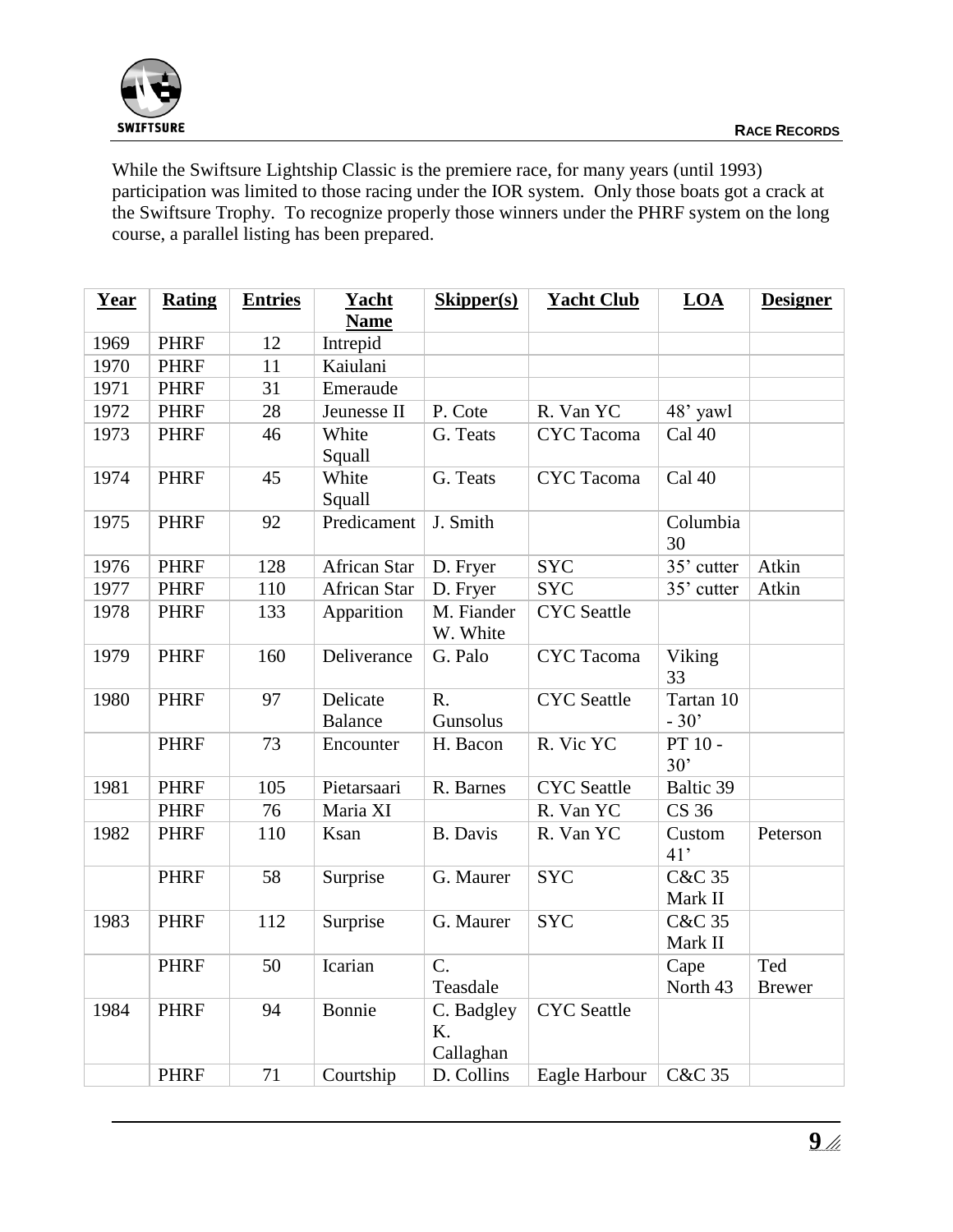

| Year | <b>Rating</b> | <b>Entries</b> | Yacht<br><b>Name</b> | <b>Skipper(s)</b>      | <b>Yacht Club</b>   | LOA                  | <b>Designer</b>     |
|------|---------------|----------------|----------------------|------------------------|---------------------|----------------------|---------------------|
| 1985 | <b>PHRF</b>   | 104            | Cheetah              | P. Clark<br>G. Millar  | Quartermaster       | Islander<br>36       |                     |
| 1986 | <b>PHRF</b>   | 115            | Wind Bird            | G. Utgaard             | <b>CYC</b> Seattle  | Olson 40             |                     |
| 1987 | <b>PHRF</b>   | 101            | Thursday's<br>Child  | C. Wilson              | Eagle Harbour       | Hotfoot<br>31        | Doug<br>Hempill     |
| 1988 | <b>PHRF</b>   | 65             | Deliverance          | S. Tuck                | Quartermaster       |                      |                     |
| 1989 | <b>PHRF</b>   | 52             | Dancing<br>Bear II   | J. Gerhardt            | <b>CYC</b> Tacoma   |                      |                     |
| 1990 | <b>PHRF</b>   | 45             | Atalanta             | R. Hedreen<br>J. Heron | <b>CYC</b> Seattle  | Custom<br>73'        | Tripp               |
| 1991 | <b>PHRF</b>   | 26             | Meridian             | T. Clark               | <b>SYC</b>          | Custom<br>70'        | C. Schiff;<br>Perry |
| 1992 | <b>PHRF</b>   | 19             | Merlin               | D. Sinclair            | R. Van YC           | Custom<br>73'        | <b>Bill Lee</b>     |
| 1993 | <b>PHRF</b>   | 18             | Meridian             | T. Clark               | <b>CYC</b> Seattle  |                      |                     |
| 1994 | <b>PHRF</b>   | 48             | Rage                 | S. Rander              | <b>CYC</b> Portland |                      |                     |
| 1995 | <b>PHRF</b>   | 26             | Cassiopeia           | C. Burnett             | Other               |                      |                     |
| 1996 | <b>PHRF</b>   | 37             | Cassiopeia           | C.Burnett              | <b>CYC</b> Seattle  |                      |                     |
| 1997 | <b>PHRF</b>   | 28             | Atalanta             | R. Hedreen             | <b>CYC</b> Seattle  |                      |                     |
| 1998 | <b>PHRF</b>   | 33             | Nightrunner          | D. Fryer               | Seattle             | Custom<br>42'        |                     |
| 1999 | <b>PHRF</b>   | 22             | Freedom 10           | J.W.<br>Knudson        | Sloop Tvrn          | Tartan 10            |                     |
| 2000 | <b>PHRF</b>   | 22             | Jam                  | J. McPhail             | Gig Harbour         | J 160                |                     |
| 2001 | <b>PHRF</b>   | 24             | Jam                  | J. McPhail             | <b>Gig Harbour</b>  | J 160                |                     |
| 2002 | <b>PHRF</b>   | 28             | Icon                 | D. Robbins             | Seattle             | Custom               |                     |
| 2003 | <b>PHRF</b>   | 23             | Coruba               | R. Fleming             | Seattle             | Nelson<br>$/$ mar 70 |                     |
| 2004 | <b>PHRF</b>   | 29             | Icon                 | J. Roser               | Seattle             |                      |                     |
| 2005 | <b>PHRF</b>   | 30             | Coruba               | R. Fleming             | Seattle             | Nelson/<br>Mar 70    |                     |
| 2006 | <b>PHRF</b>   | 21             | Glory                | J. Buchan              | Seattle             | Transpac<br>52       |                     |
| 2007 | <b>PHRF</b>   | 22             | Coruba               | R. Fleming             | Seattle             | <b>NM70</b>          |                     |
| 2008 | <b>PHRF</b>   | 20             | Glory                | J. Buchan              | Seattle             | And 77               |                     |
| 2009 | <b>PHRF</b>   | 20             | Glory                | J. Buchan              | Seattle             | And 77               |                     |
| 2010 | <b>PHRF</b>   | 21             | Strum                | R.<br>MacDonald        | <b>RVanYC</b>       | 50ft                 |                     |
| 2011 | <b>PHRF</b>   | 17             | Icon                 | K. Welch               | Seattle             | Custom               |                     |
| 2012 | <b>PHRF</b>   | 24             | Icon                 | K. Welch               | Seattle             | Custom               |                     |